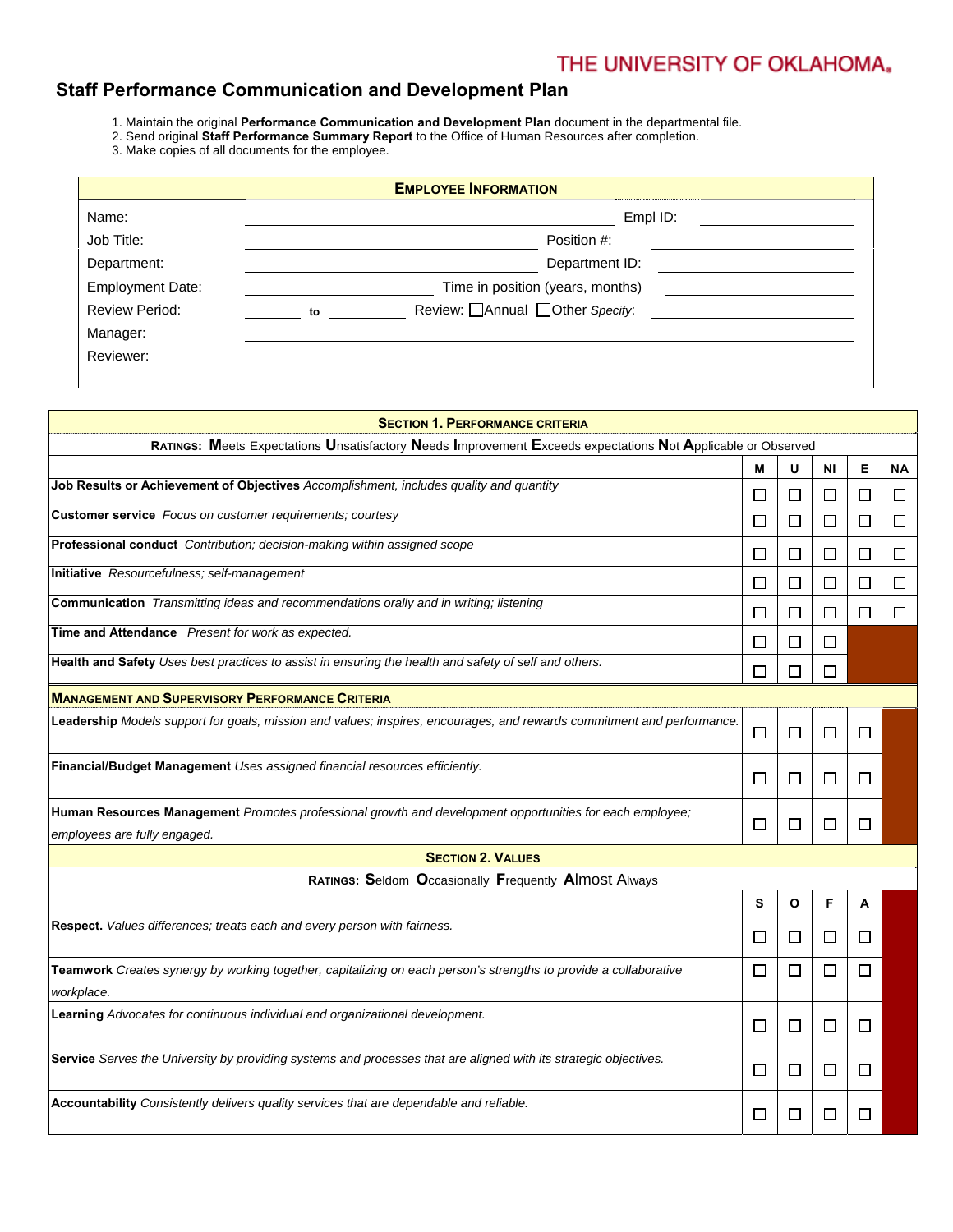| Summary Performance Rating Transfer this rating to Staff Performance Summary Report.                                  |                                                                                                                                                                                                                                                                     |
|-----------------------------------------------------------------------------------------------------------------------|---------------------------------------------------------------------------------------------------------------------------------------------------------------------------------------------------------------------------------------------------------------------|
| □Meets Expectations<br>□Unsatisfactory                                                                                | □Needs improvement<br>□Exceeds expectations                                                                                                                                                                                                                         |
| Comments:                                                                                                             |                                                                                                                                                                                                                                                                     |
|                                                                                                                       |                                                                                                                                                                                                                                                                     |
|                                                                                                                       |                                                                                                                                                                                                                                                                     |
|                                                                                                                       |                                                                                                                                                                                                                                                                     |
| <b>Development Plan</b> Attach additional sheet(s) as required.                                                       |                                                                                                                                                                                                                                                                     |
| Strengths What elements of performance contributed most to employee's success?                                        |                                                                                                                                                                                                                                                                     |
|                                                                                                                       |                                                                                                                                                                                                                                                                     |
|                                                                                                                       |                                                                                                                                                                                                                                                                     |
|                                                                                                                       |                                                                                                                                                                                                                                                                     |
|                                                                                                                       |                                                                                                                                                                                                                                                                     |
| Areas for development What areas of performance need to be developed?                                                 |                                                                                                                                                                                                                                                                     |
|                                                                                                                       |                                                                                                                                                                                                                                                                     |
|                                                                                                                       |                                                                                                                                                                                                                                                                     |
|                                                                                                                       |                                                                                                                                                                                                                                                                     |
|                                                                                                                       | Development Plan What opportunities will be given employee to demonstrate strengths to broader audience? What actions recommended or taken to                                                                                                                       |
| improve performance? Indicate responsibility.                                                                         |                                                                                                                                                                                                                                                                     |
|                                                                                                                       |                                                                                                                                                                                                                                                                     |
|                                                                                                                       |                                                                                                                                                                                                                                                                     |
|                                                                                                                       |                                                                                                                                                                                                                                                                     |
|                                                                                                                       |                                                                                                                                                                                                                                                                     |
|                                                                                                                       |                                                                                                                                                                                                                                                                     |
|                                                                                                                       |                                                                                                                                                                                                                                                                     |
|                                                                                                                       |                                                                                                                                                                                                                                                                     |
|                                                                                                                       |                                                                                                                                                                                                                                                                     |
|                                                                                                                       | <b>Verification of Review</b>                                                                                                                                                                                                                                       |
| comments become a permanent part of this document. When this occurs, you may request a ninety (90) day re-evaluation. | Signing this form does not indicate agreement with this evaluation. In signing this form, you confirm only that you have<br>discussed this review with your supervisor. You may submit comments about this evaluation within five (5) working days of receipt. Your |
| <b>Employee Signature</b>                                                                                             | Date                                                                                                                                                                                                                                                                |
|                                                                                                                       |                                                                                                                                                                                                                                                                     |
| Manager Signature                                                                                                     | Date                                                                                                                                                                                                                                                                |
|                                                                                                                       |                                                                                                                                                                                                                                                                     |
| <b>Reviewer Signature</b>                                                                                             | Date                                                                                                                                                                                                                                                                |
| <b>Reviewer Comments:</b>                                                                                             |                                                                                                                                                                                                                                                                     |
|                                                                                                                       |                                                                                                                                                                                                                                                                     |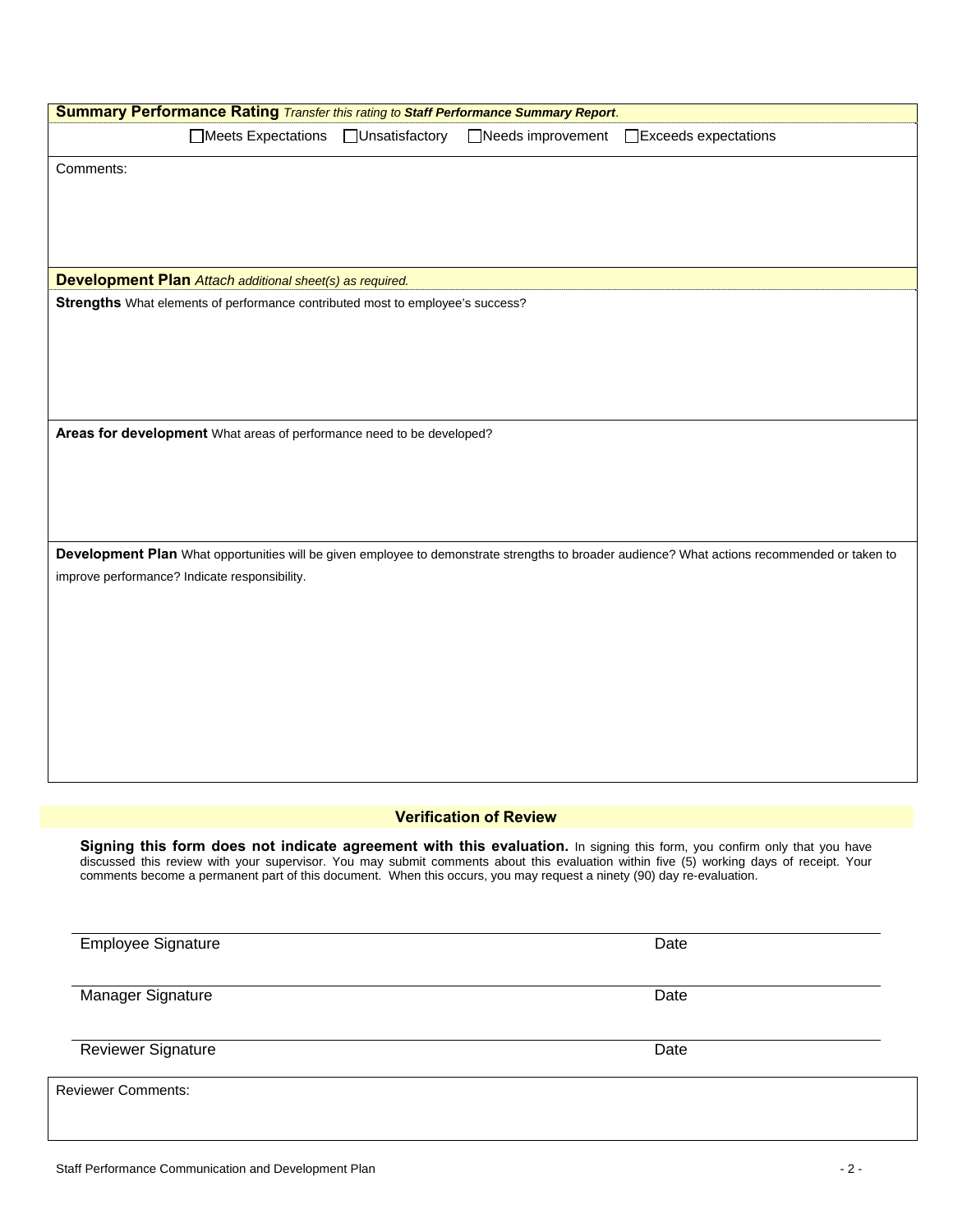## **RECORD OF MEETINGS AND DISCUSSIONS**

| <b>Performance Planning</b>                                | Date:                 |  |  |  |  |  |
|------------------------------------------------------------|-----------------------|--|--|--|--|--|
|                                                            | <b>Notes/Comments</b> |  |  |  |  |  |
|                                                            |                       |  |  |  |  |  |
| Employee's Signature                                       |                       |  |  |  |  |  |
|                                                            |                       |  |  |  |  |  |
| Supervisor's Signature                                     |                       |  |  |  |  |  |
|                                                            |                       |  |  |  |  |  |
| Objectives for the evaluation period No more than five     |                       |  |  |  |  |  |
| 1.                                                         |                       |  |  |  |  |  |
|                                                            |                       |  |  |  |  |  |
|                                                            |                       |  |  |  |  |  |
| 2.                                                         |                       |  |  |  |  |  |
|                                                            |                       |  |  |  |  |  |
|                                                            |                       |  |  |  |  |  |
|                                                            |                       |  |  |  |  |  |
| 3.                                                         |                       |  |  |  |  |  |
|                                                            |                       |  |  |  |  |  |
|                                                            |                       |  |  |  |  |  |
| 4.                                                         |                       |  |  |  |  |  |
|                                                            |                       |  |  |  |  |  |
|                                                            |                       |  |  |  |  |  |
|                                                            |                       |  |  |  |  |  |
| 5.                                                         |                       |  |  |  |  |  |
|                                                            |                       |  |  |  |  |  |
|                                                            |                       |  |  |  |  |  |
|                                                            |                       |  |  |  |  |  |
| <b>Mid-Period Review</b>                                   | Date:                 |  |  |  |  |  |
|                                                            | <b>Notes/Comments</b> |  |  |  |  |  |
|                                                            |                       |  |  |  |  |  |
| Employee's Signature                                       |                       |  |  |  |  |  |
|                                                            |                       |  |  |  |  |  |
| Supervisor's Signature                                     |                       |  |  |  |  |  |
|                                                            |                       |  |  |  |  |  |
|                                                            |                       |  |  |  |  |  |
| (This section is OPTIONAL and is used for extra meetings.) |                       |  |  |  |  |  |
| <b>Purpose of Meeting:</b>                                 | Date:                 |  |  |  |  |  |
|                                                            | Notes/Comments        |  |  |  |  |  |
| Employee's Signature                                       |                       |  |  |  |  |  |
|                                                            |                       |  |  |  |  |  |
|                                                            |                       |  |  |  |  |  |
| Supervisor's Signature                                     |                       |  |  |  |  |  |
| <b>Purpose of Meeting:</b>                                 | Date:                 |  |  |  |  |  |
|                                                            | <b>Notes/Comments</b> |  |  |  |  |  |
|                                                            |                       |  |  |  |  |  |
| Employee's Signature                                       |                       |  |  |  |  |  |
|                                                            |                       |  |  |  |  |  |
| Supervisor's Signature                                     |                       |  |  |  |  |  |
|                                                            |                       |  |  |  |  |  |